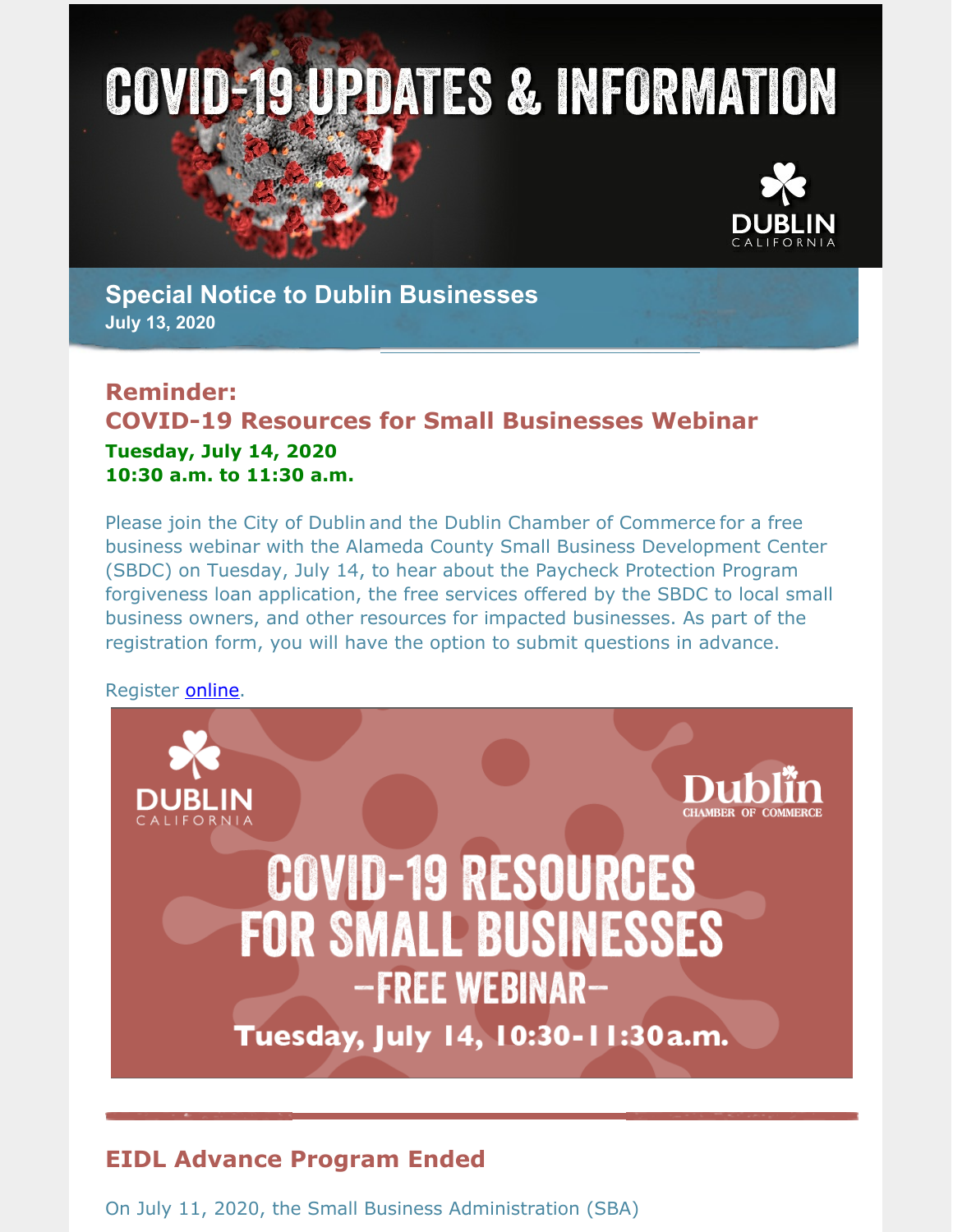announced the conclusion of the Economic Injury Disaster Loan (EIDL) Advance program. Having allocated the full \$20 billion that was appropriated by Congress for the Advance program, SBA will discontinue making EIDL Advances to new applicants. (By law, the SBA is not



permitted to issue new EIDL Advances once all program funding has been obligated.)

EIDL loan applications are still being processed and the EIDL program continues to have funds available. Apply for an EIDL on the SBA [website](https://covid19relief.sba.gov/#/).

Read the SBA press [release](https://www.sba.gov/about-sba/sba-newsroom/press-releases-media-advisories/sba-provided-20-billion-small-businesses-and-non-profits-through-economic-injury-disaster-loan).

## **AmEx Shop Small**

American Express is encouraging their card members to Shop Small with a new offer: Card members can enroll their card in the Shop Small program by July 26, 2020, then make up to 10 single purchases of \$10 or more at eligible small businesses using their AmEx card by September 20, 2020 to receive a \$5 credit on each purchase (up to \$50).

Merchants who appear on AmEx's **Shop [Small](https://www.americanexpress.com/en-US/maps?country=US&near=Dublin,CA,94568&cat=Shop-Small&cl=37.7159396,-121.9101221&extlink=us-GABM-Map_Home) map** or the Shop Small Online Directory are automatically included in the offer. If your business is not listed, and you want to check if your business can be added, visit this AmEx [webpage](https://merchant-global.americanexpress.com/login/public-profile).

Participating merchants can download free Shop Small **[marketing](https://www.americanexpress.com/us/merchant/shop-small.html#toolkit) materials**.

For more information, please refer to the program's **[FAQs](https://icm.aexp-static.com/shopamex/assets/Amex_Shop_Small_Offer_FAQ.pdf)**.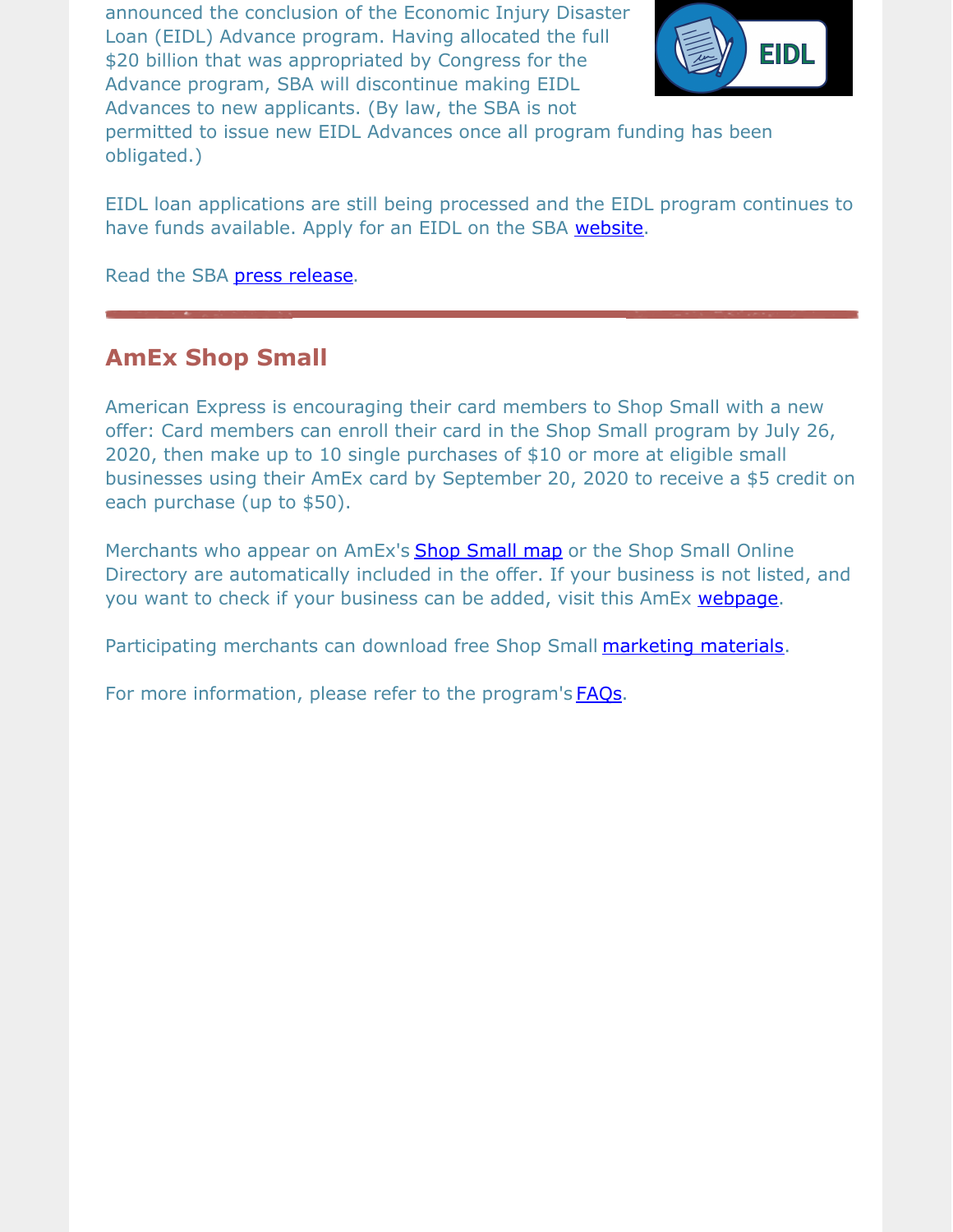

# **NOW IS THE TIME TO SUPPORT** THE PLACES YOU LOVE



## **Business Survey: COVID Impact and Recovery**

The SBA and the National Institute of Standards and Technology have launched a national online survey to learn:  $\mathbf{S}\mathbf{B}$ 



**U.S. Small Business** Administration

- How businesses across America are adapting to the circumstances,
- How this may or may not be connected to broader weather-related stressors your business may face, and
- Practices you have taken that have helped reduce the impact of COVID-19.

All businesses are encouraged to take the online [survey](https://www.surveymonkey.com/r/T7SK6GX).

# **COVID-19 Prevention Graphics**

The California Department of Public Health (CDPH) has COVID-19 prevention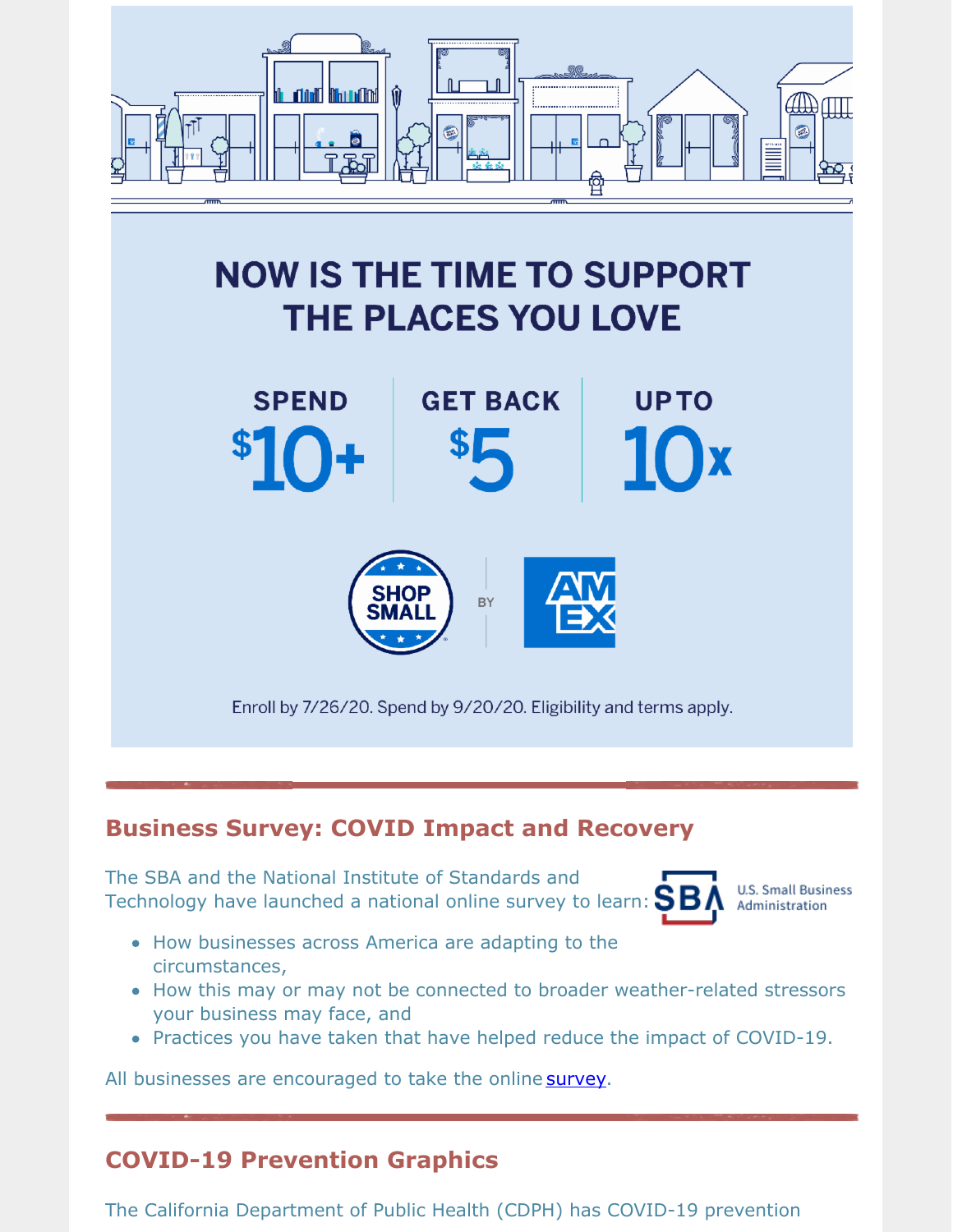graphics in multiple languages about how to help prevent the spread of respiratory diseases like COVID-19

To download the graphics, visit this CDPH [webpage](https://www.cdph.ca.gov/Programs/CID/DCDC/Pages/COVID-19/Resources.aspx).



## **We Are Here for You**

The City of Dublin appreciates our business community and remains committed to being your source for reliable and accessible information and resources.